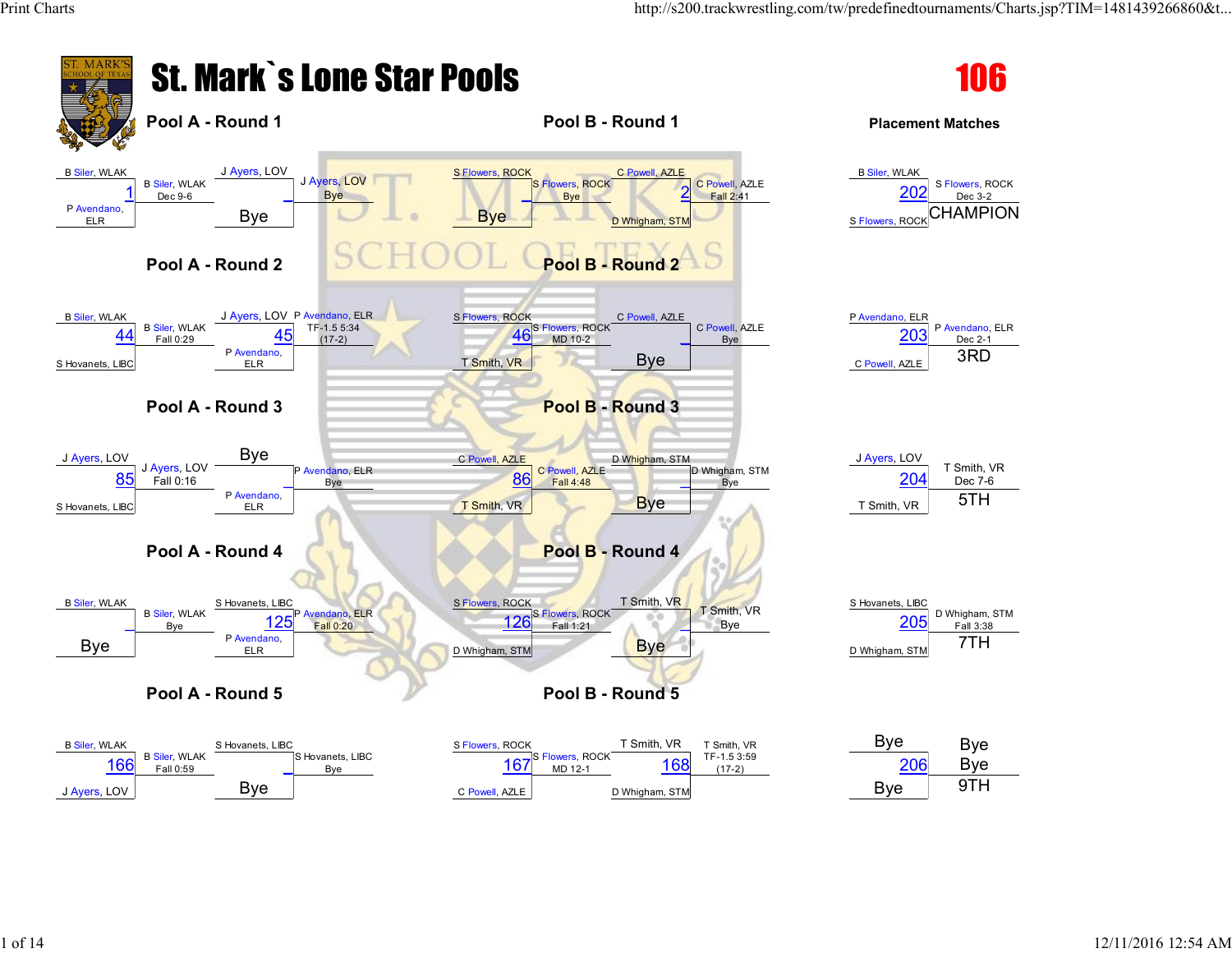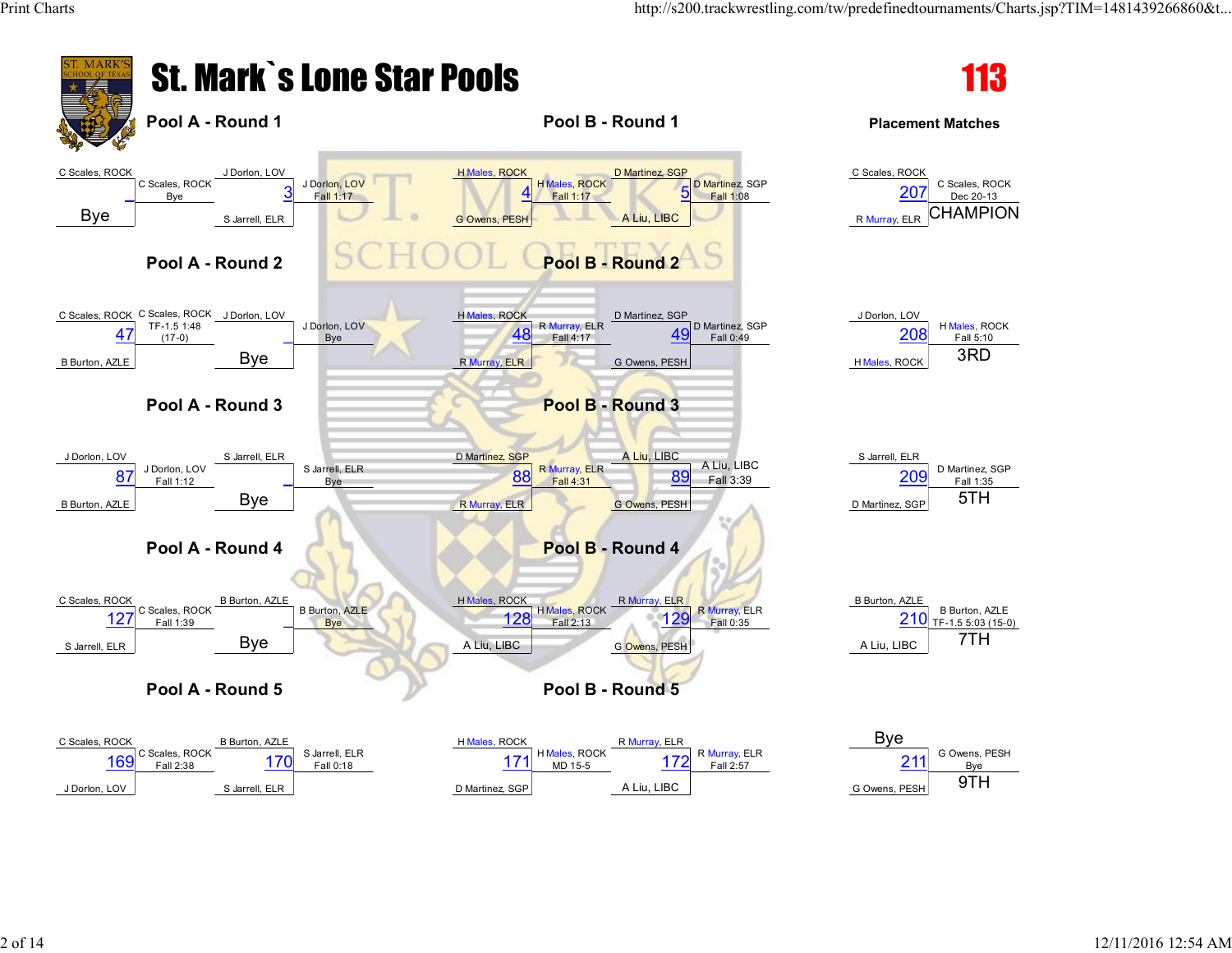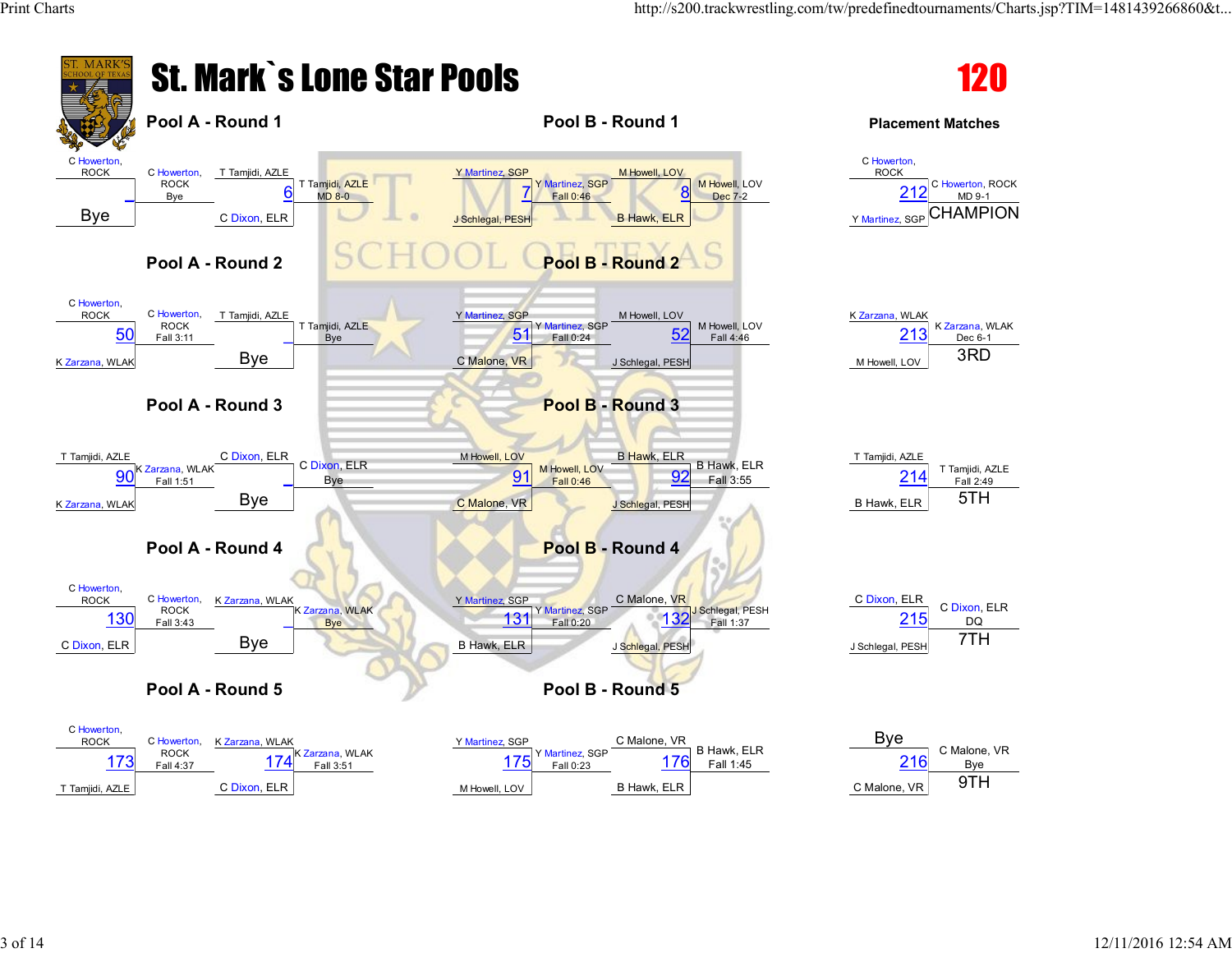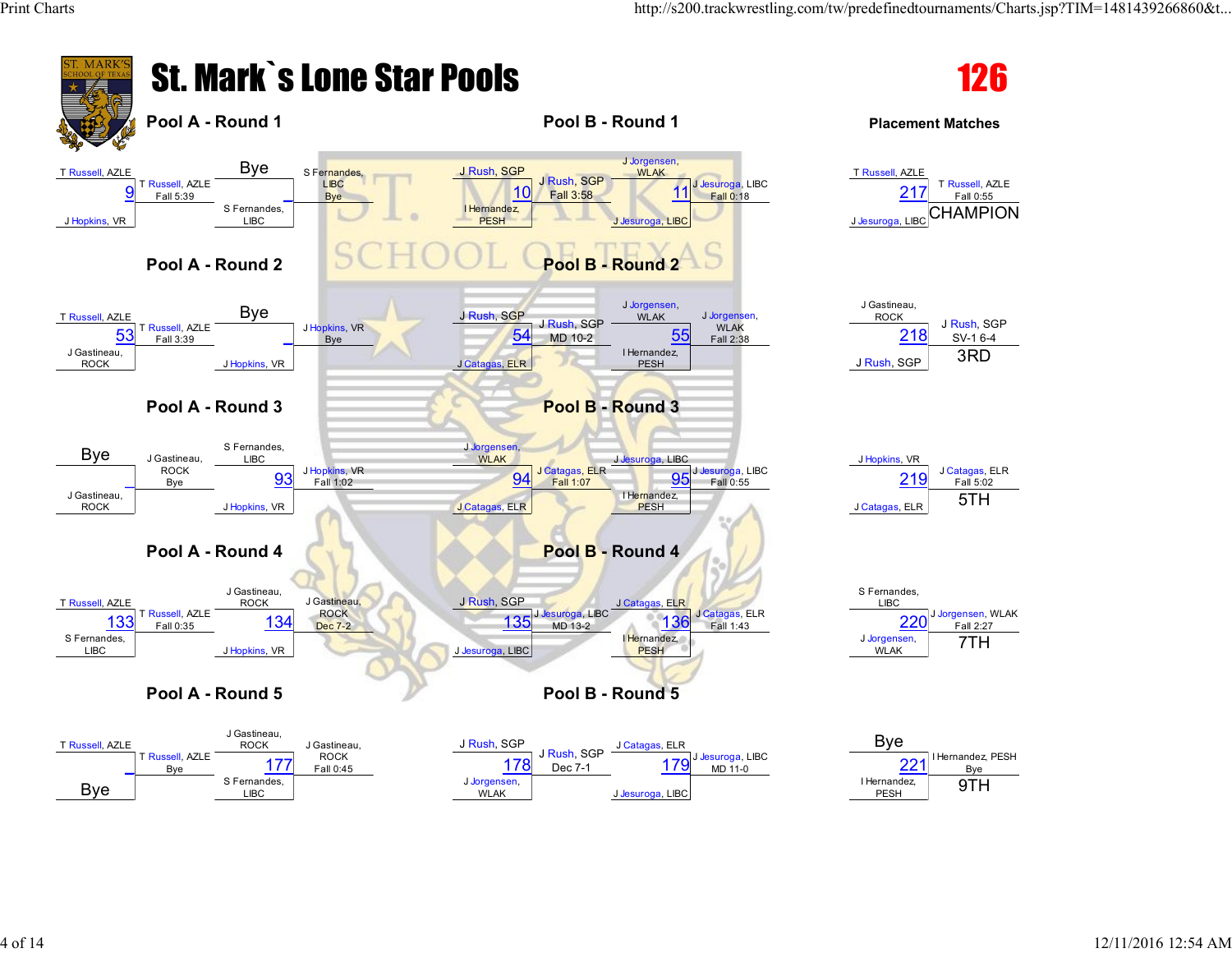

## St. Mark`s Lone Star Pools 132

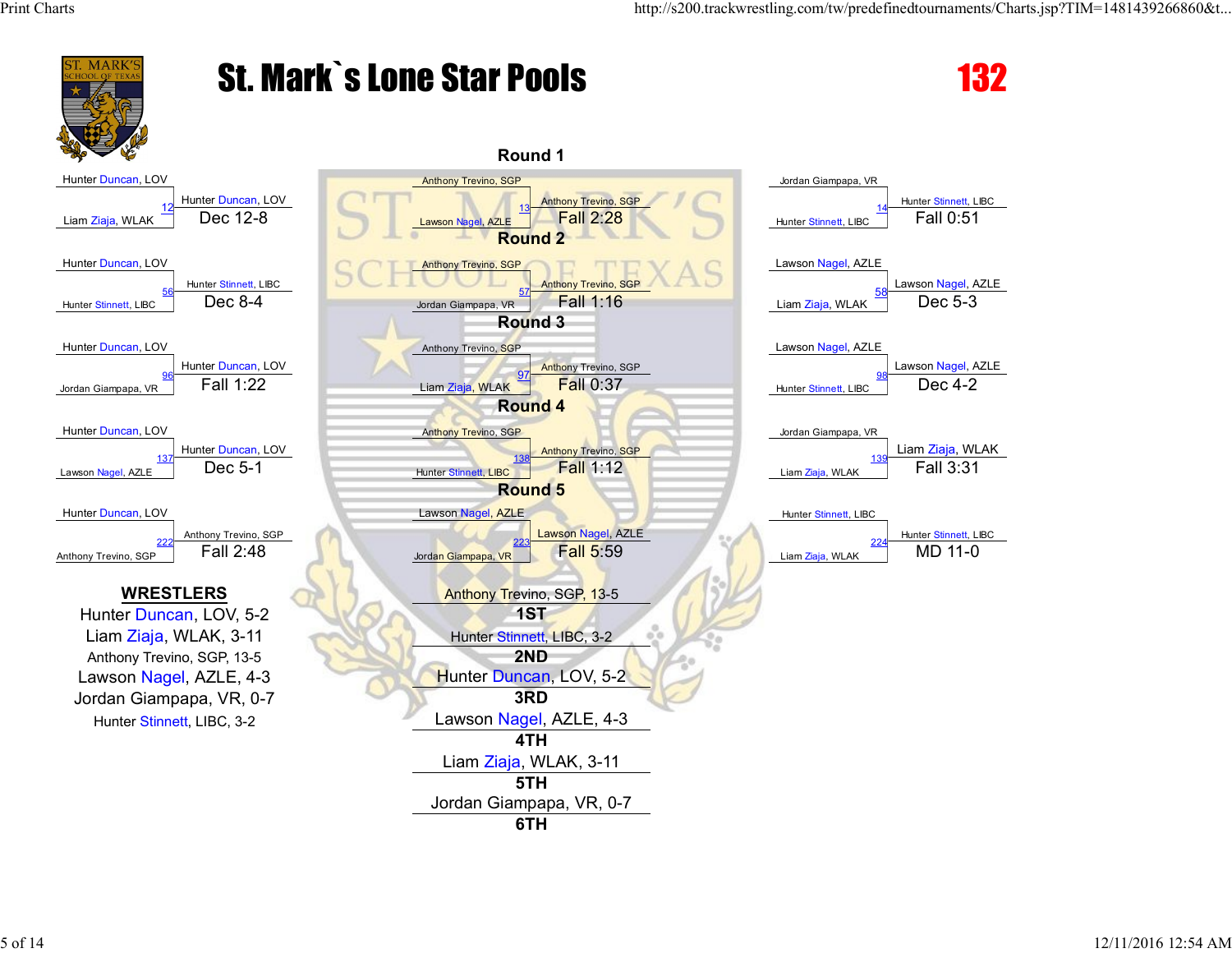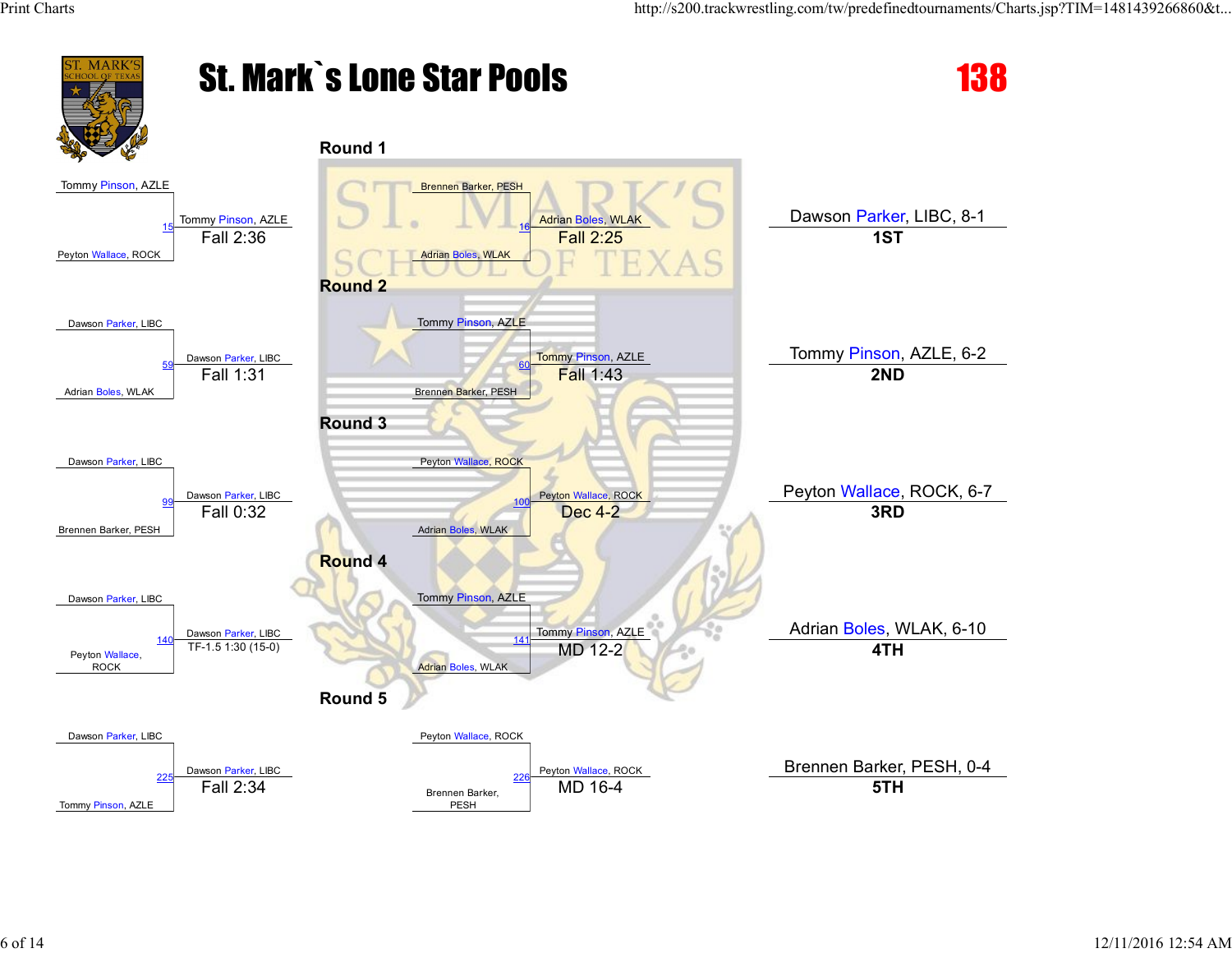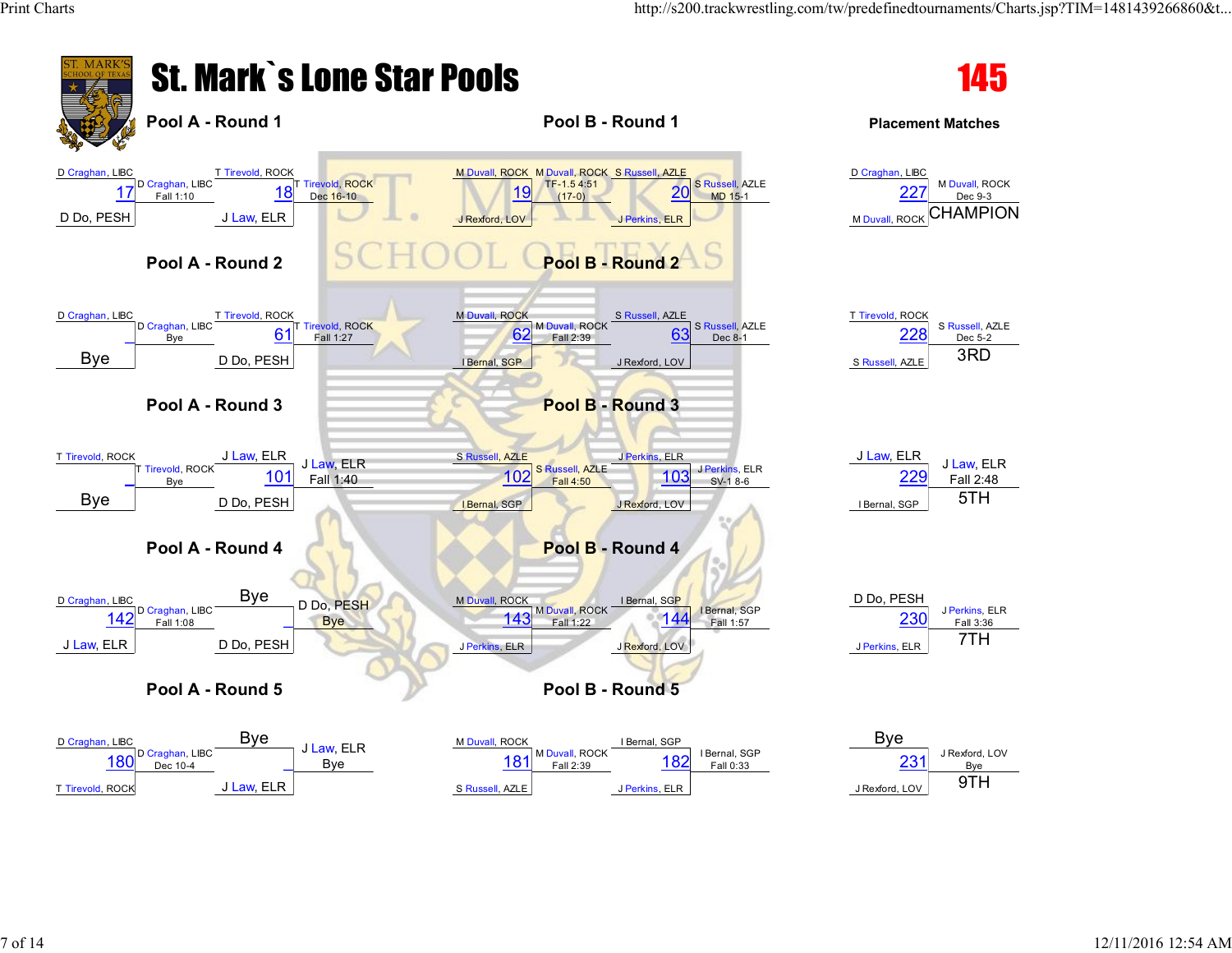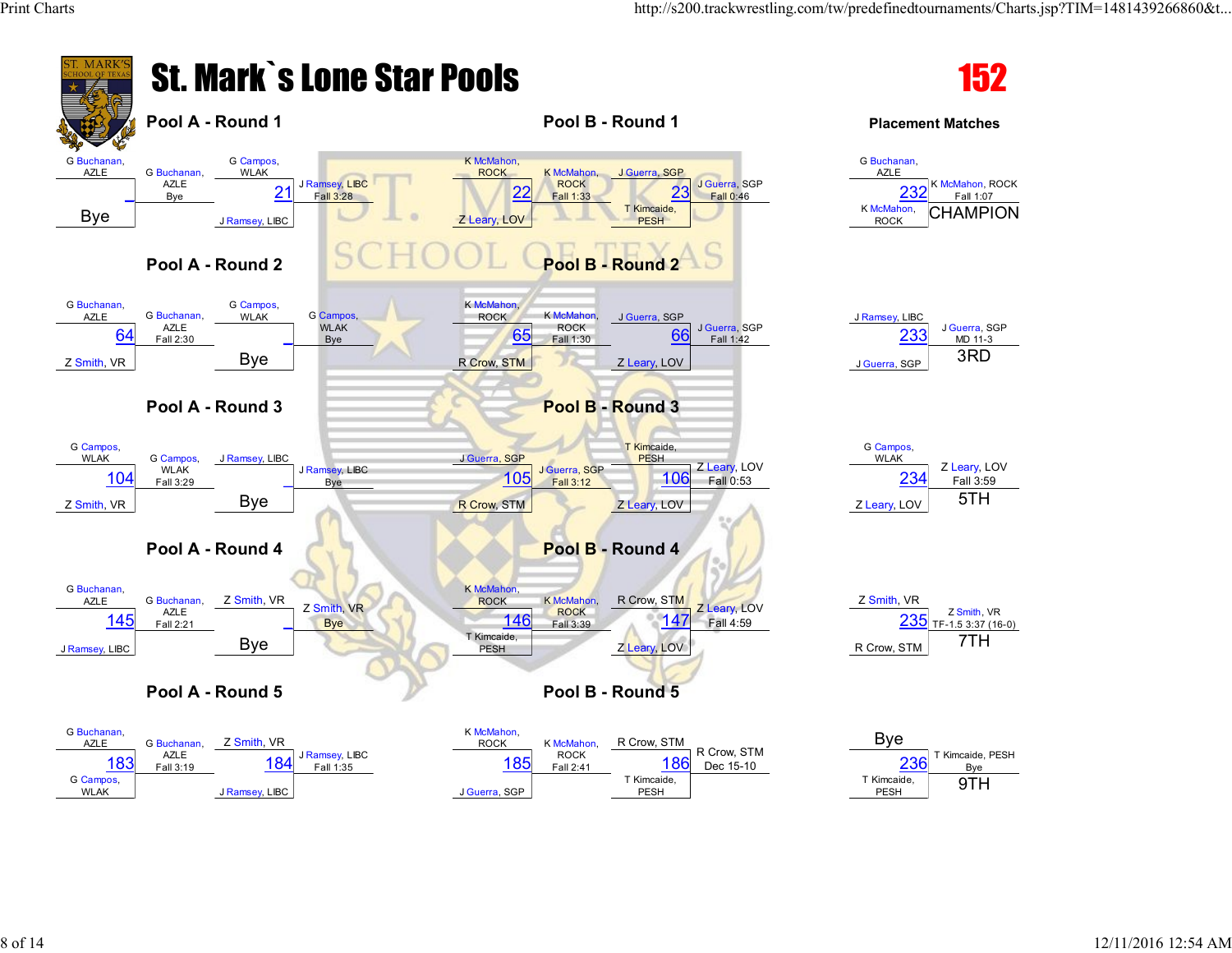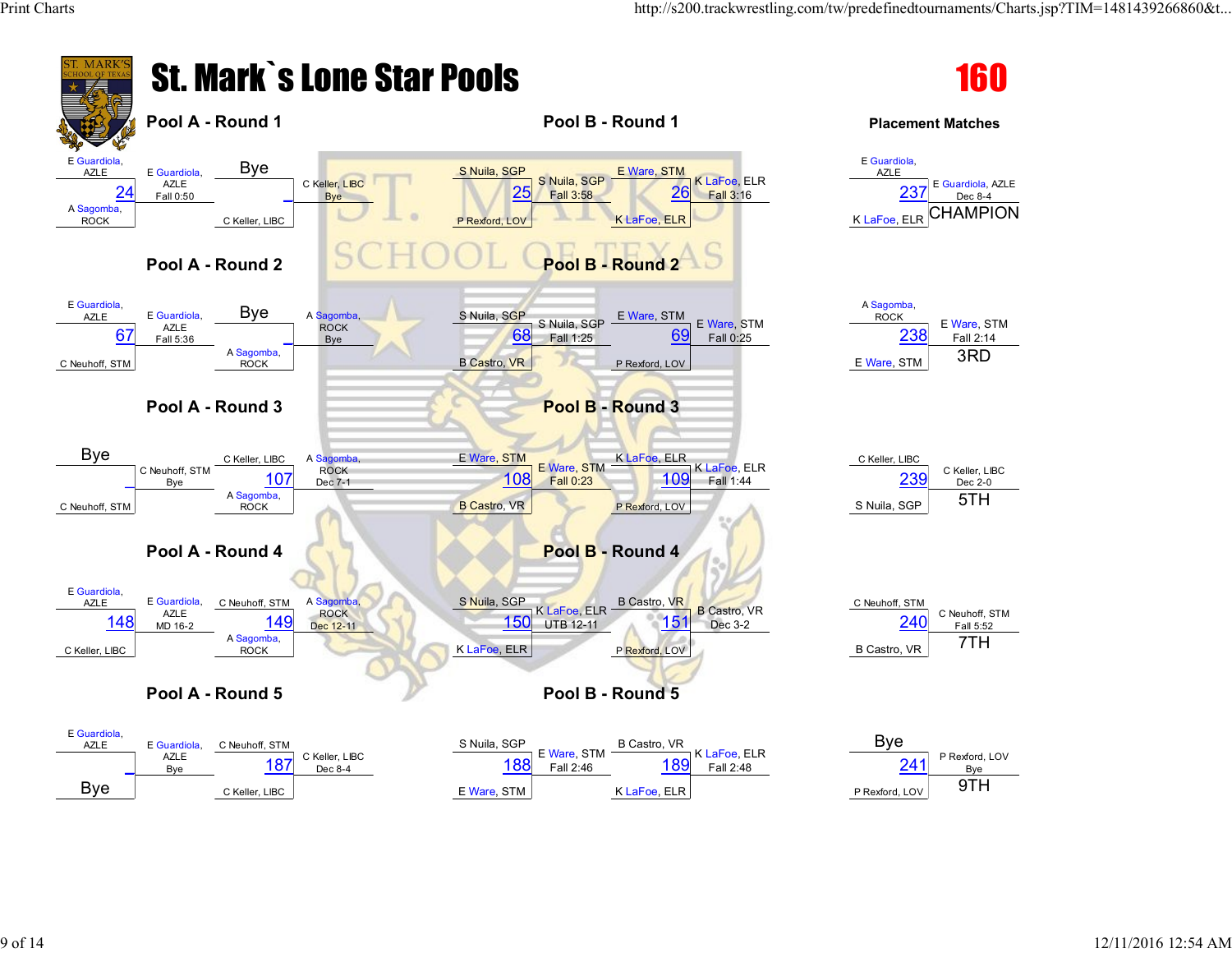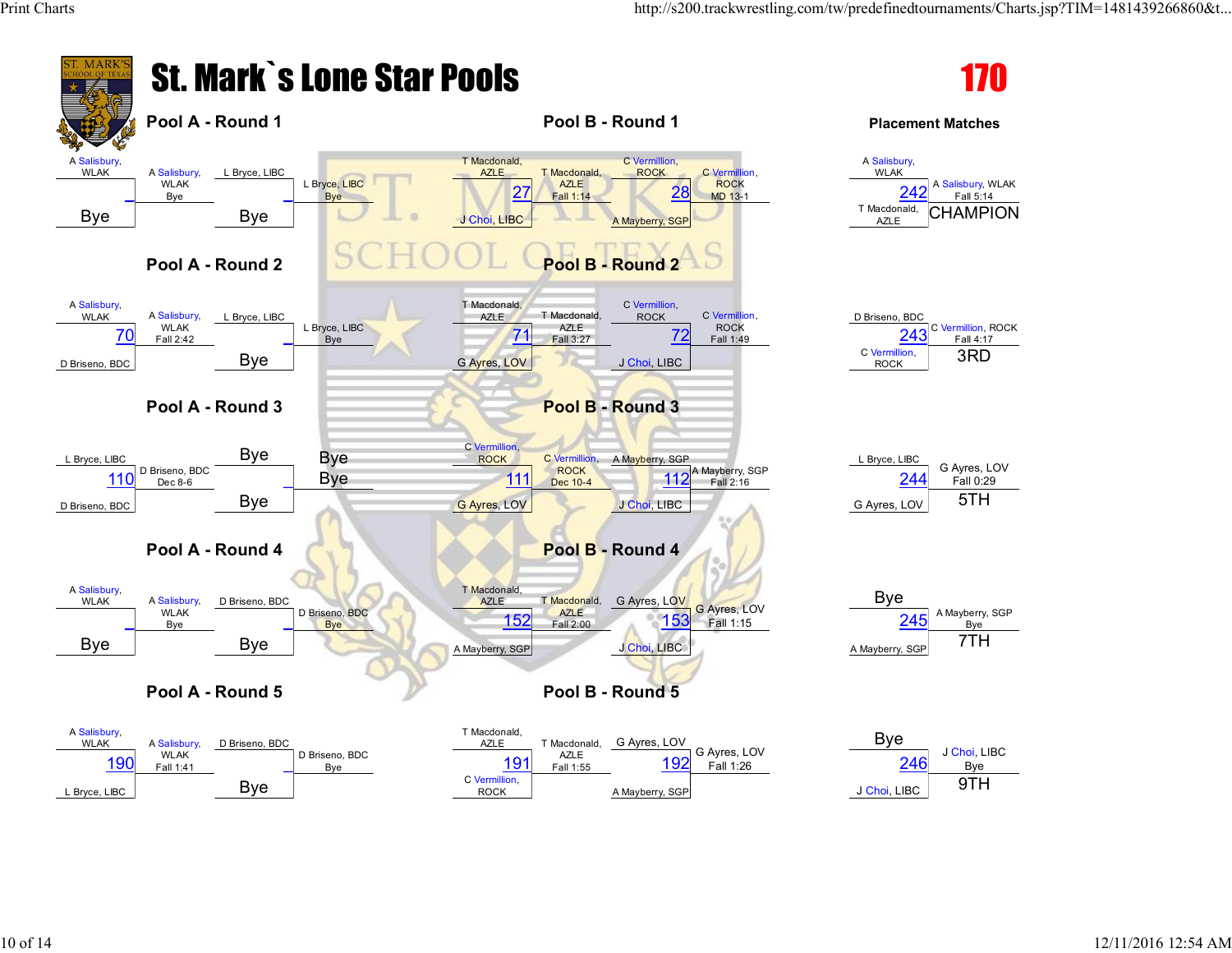

## St. Mark`s Lone Star Pools 182

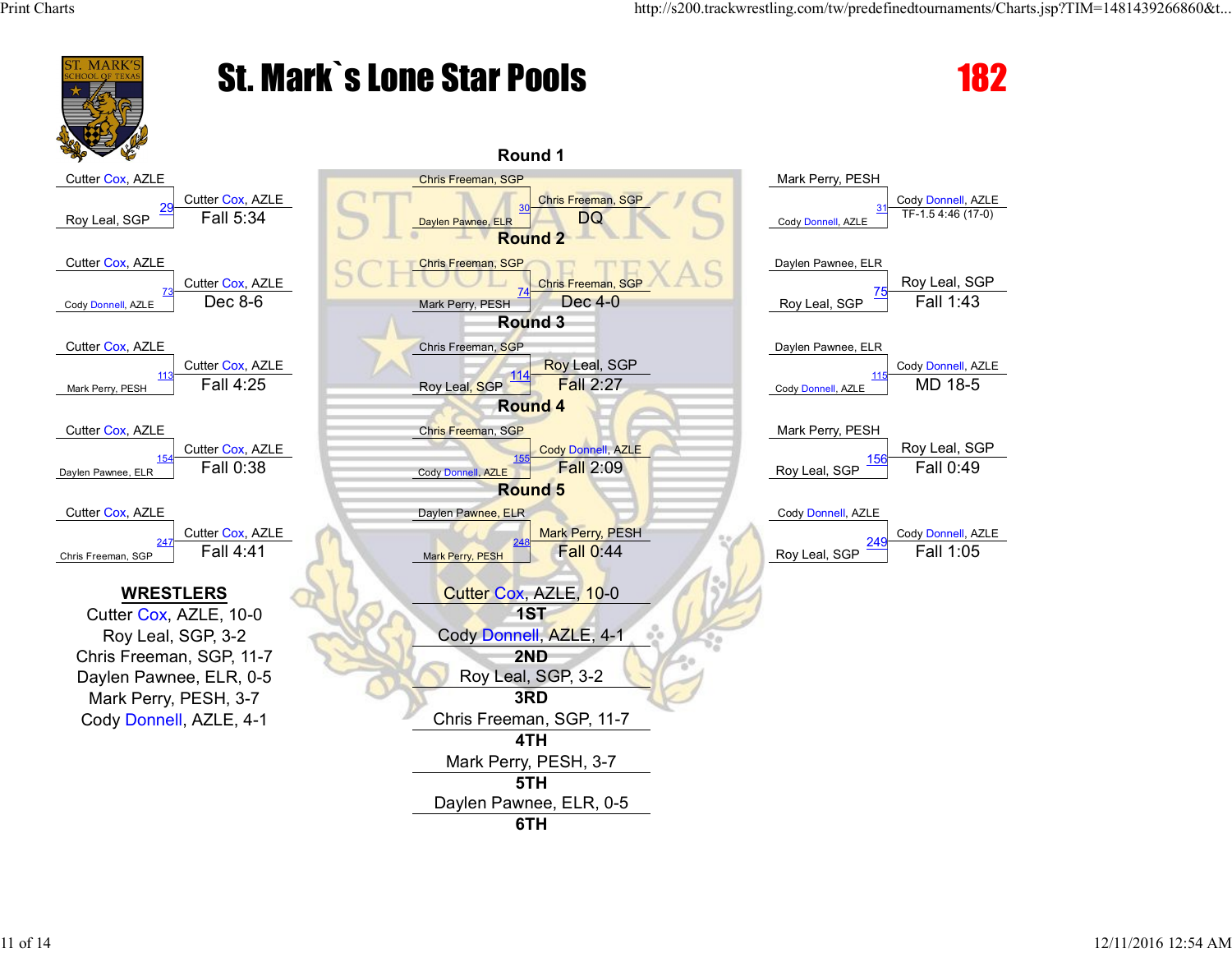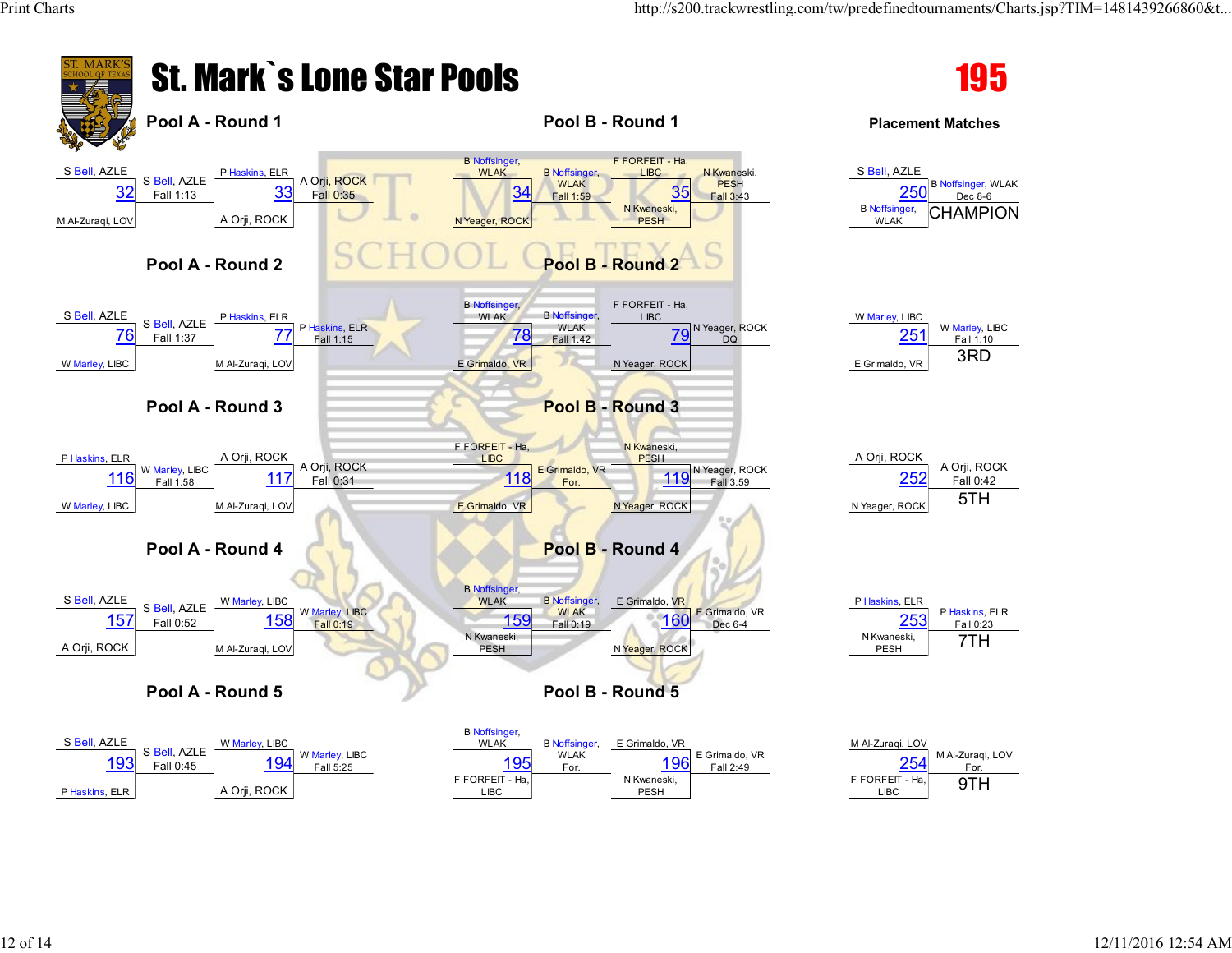